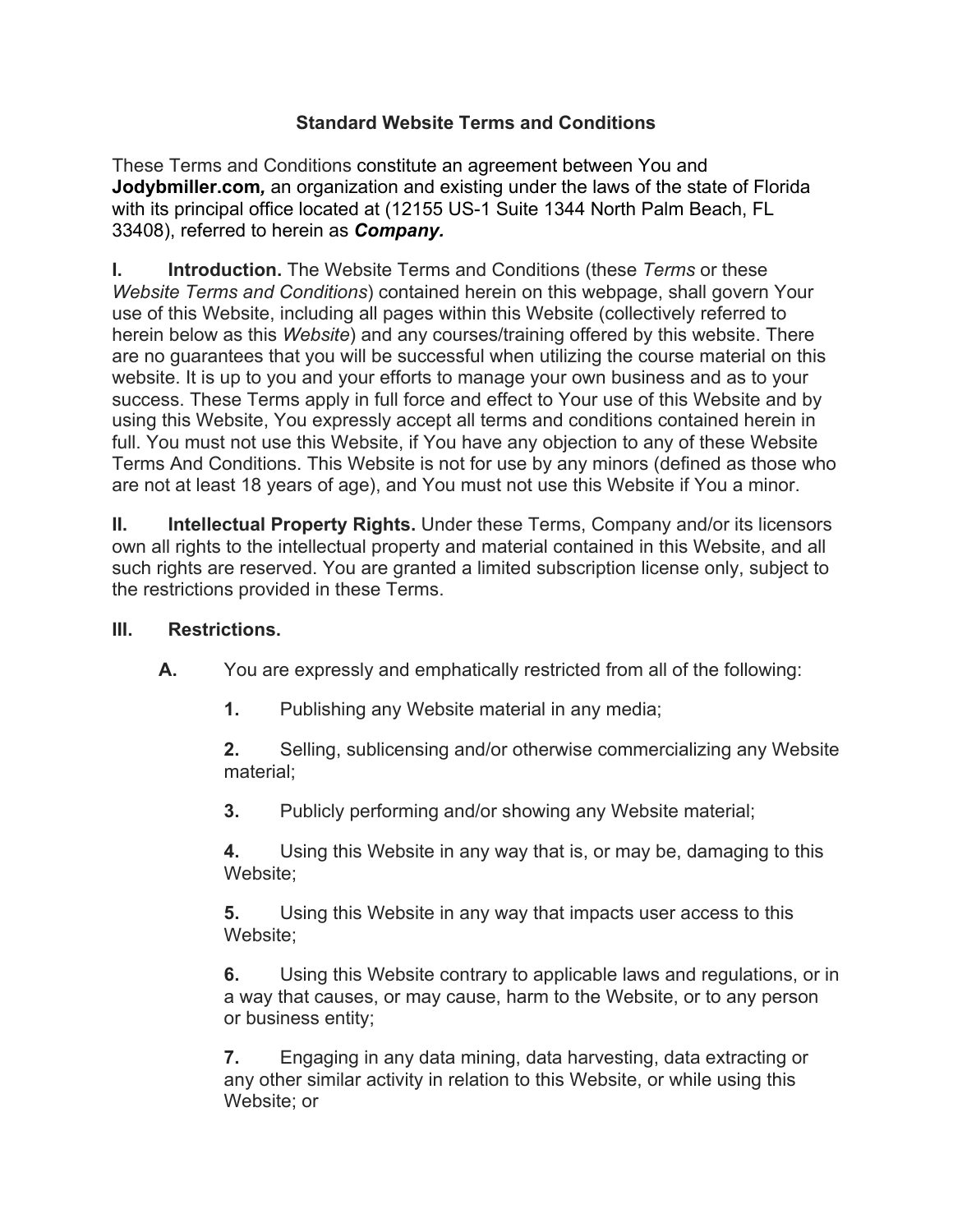**8.** Using this Website to engage in any advertising or marketing.

**B.** Certain areas of this Website are restricted from access by You and Company may further restrict access by You to any areas of this Website, at any time, in its sole and absolute discretion. Any user ID and password You may have for this Website are confidential and You must maintain confidentiality of such information.

## **IV. Your Content.**

**A.** In these Website Terms and Conditions, *Your Content* shall mean any audio, video, text, images or other material You choose to display on this Website. With respect to Your Content, by displaying it, You grant Company grant Company a non-exclusive, worldwide, irrevocable, royalty-free, sublicensable license to use, reproduce, adapt, publish, translate and distribute it in any and all media.

**B.** Your Content must be Your own and must not be infringing on any third party's rights. Company reserves the right to remove any of Your Content from this Website at any time, and for any reason, without notice.

**V. No Warranties.** This Website is provided *as is,* with all faults, and Company makes no express or implied representations or warranties, of any kind related to this Website or the materials contained on this Website. Additionally, nothing contained on this Website shall be construed as providing consult or advice to You.

**VI. Limitation of liability.** In no event shall Company, nor any of its officers, directors and employees, be liable to You for anything arising out of or in any way connected with Your use of this Website, whether such liability is under contract, tort or otherwise, and Company, including its officers, directors and employees shall not be liable for any indirect, consequential or special liability arising out of or in any way related to Your use of this Website.

**VII. Indemnification.** You hereby indemnify to the fullest extent Company from and against any and all liabilities, costs, demands, causes of action, damages and expenses (including reasonable attorney's fees) arising out of or in any way related to Your breach of any of the provisions of these Terms.

**VIII. Variation of Terms.** Company is permitted to revise these Terms at any time as it sees fit, and by using this Website You are expected to review such Terms on a regular basis to ensure You understand all terms and conditions governing use of this Website.

**IX. Assignment.** Company shall be permitted to assign, transfer, and subcontract its rights and/or obligations under these Terms without any notification or consent required. However, You shall not be permitted to assign, transfer, or subcontract any of Your rights and/or obligations under these Terms.